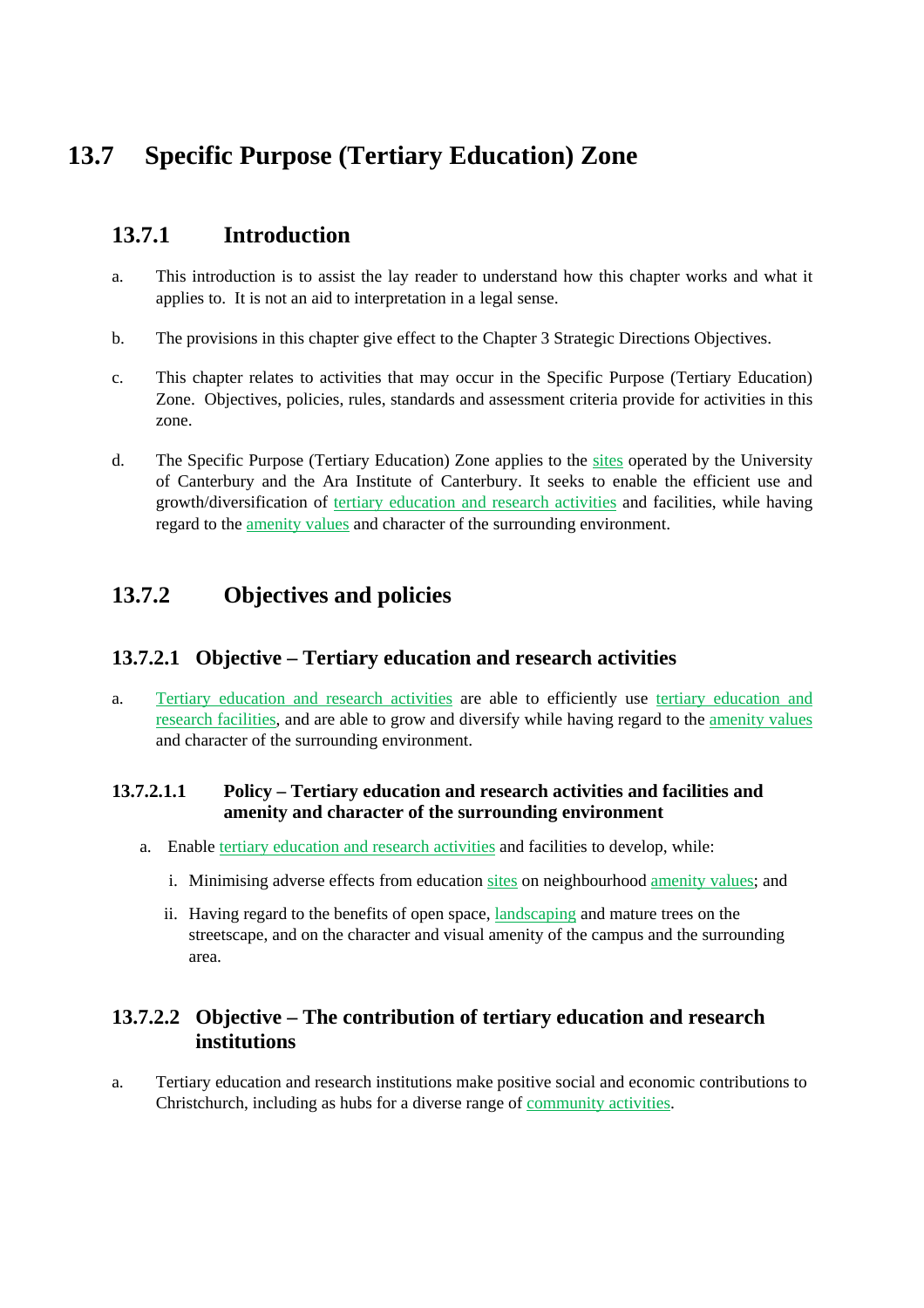#### **13.7.2.2.1 Policy – Community use of tertiary education and research facilities**

d. Provide for community use of education land and buildings where such use is compatible with, and secondary to, the use of the site for education activity.

### **13.7.2.3 Objective – Changing needs for educational land and buildings**

a. Tertiary education and research providers have some flexibility, and the community some certainty, as to the future use of tertiary education and research facilities if land or buildings become surplus.

#### **13.7.2.3.1 Policy – Additional development provisions**

a. Enable land or buildings no longer required for a tertiary education and research activity to be developed for other uses where those uses are consistent with the provisions applicable in the surrounding environment.

## **13.7.3 How to interpret and apply the rules**

- a. The rules that apply to activities in the Specific Purpose (Tertiary Education) Zone are contained in the activity status tables (including activity specific standards) in Rule 13.7.4.1 and the built form standards in 13.7.4.2.
- b. The activity status tables and standards in the following chapters also apply to activities in the Specific Purpose (Tertiary Education) Zone:
	- **4** Hazardous Substances and Contaminated land;
	- **5** Natural Hazards;
	- **6** General Rules and Procedures:
	- **7** Transport;
	- **8** Subdivision, Development and Earthworks;
	- **9** Natural and Cultural Heritage;
	- **11** Utilities and Energy.
- c. Appendix 13.7.6 lists the alternative zones that apply to each of the tertiary education sites. Rules 13.7.4.1.1, 13.7.4.1.2, 13.7.4.1.3, 13.7.4.1.4, 13.7.4.1.5 and 13.7.4.1.6 provide for any additional activities or facilities on each of the tertiary education sites in accordance with the rules in the relevant alternative zone listed in Appendix 13.7.6.
- d. In the following tables, the University of Canterbury is abbreviated to UC.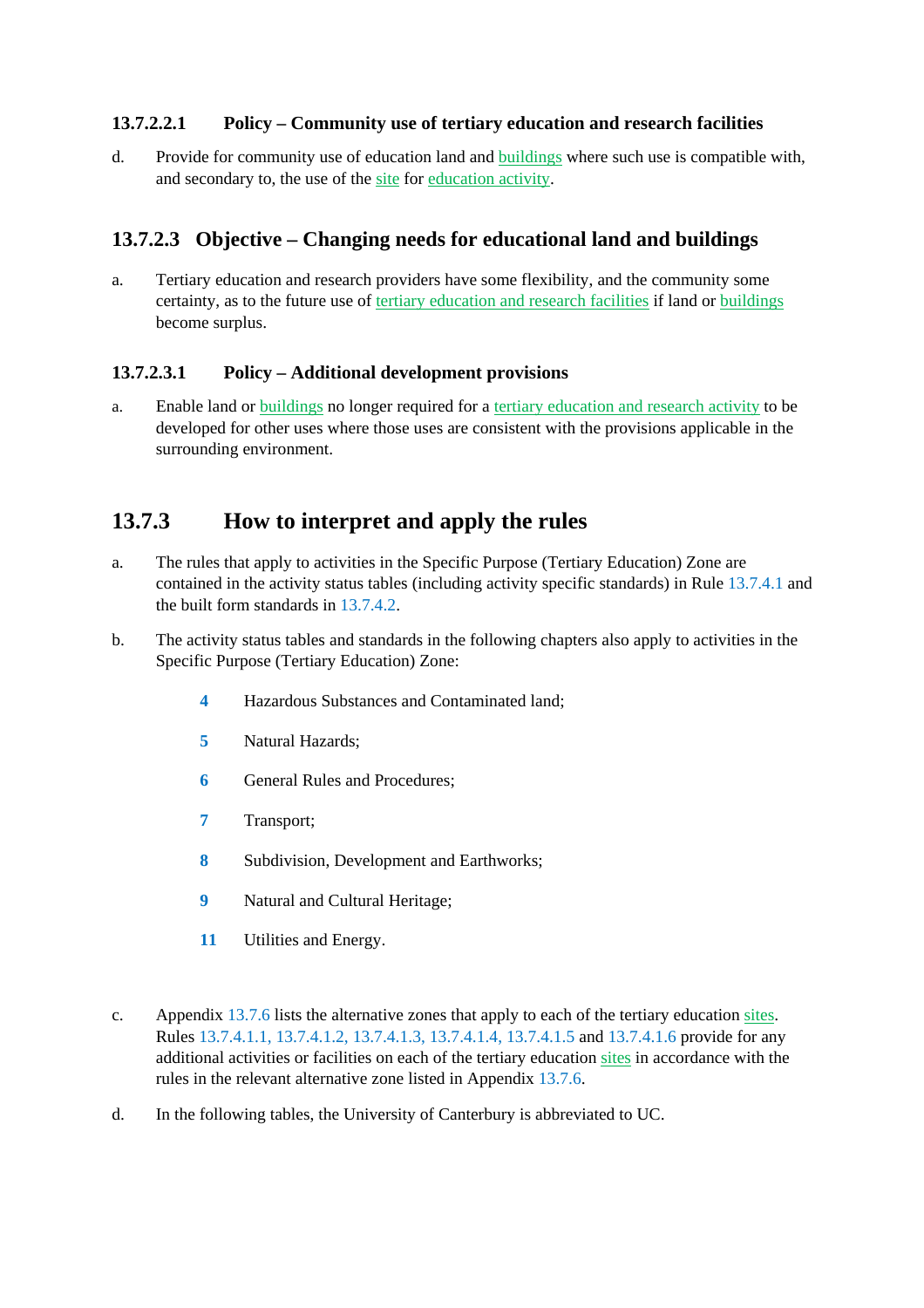## **13.7.4 Rules – Specific Purpose (Tertiary Education) Zone**

## **13.7.4.1 Activity status tables**

#### **13.7.4.1.1 Permitted activities**

- a. The activities listed below are permitted activities in the Specific Purpose (Tertiary Education) Zone if they meet the activity specific standards set out in this table and the built form standards in Rule 13.7.4.2.
- b. Activities may also be controlled, restricted discretionary, discretionary, non-complying or prohibited as specified in Rules 13.7.4.1.2, 13.7.4.1.3, 13.7.4.1.4, 13.7.4.1.5 and 13.7.4.1.6.

|                | <b>Activity</b>                                                                                                                                       | <b>Activity specific standards</b>                                                                         |
|----------------|-------------------------------------------------------------------------------------------------------------------------------------------------------|------------------------------------------------------------------------------------------------------------|
| <b>P1</b>      | Tertiary education and research activities and<br>Tertiary education and research facilities.                                                         | Nil.                                                                                                       |
| P <sub>2</sub> | Community activities (but not community<br>facilities) using tertiary education and<br>research facilities.                                           |                                                                                                            |
| P <sub>3</sub> | Any additional activities or facilities which<br>would be permitted activities in the<br>alternative zone listed for that site in<br>Appendix 13.7.6. |                                                                                                            |
| <b>P4</b>      | Use of student accommodation by persons not<br>associated with the tertiary education and<br>research activity.                                       | Student accommodation buildings must<br>$a_{-}$<br>not be used for more than 30 days per<br>calendar year. |
|                |                                                                                                                                                       | b. Use by non-students must be outside of<br>student residential agreement periods.                        |

#### **13.7.4.1.2 Controlled activities**

a. The activities listed below are controlled activities if they meet with the built form standards in Rule 13.7.4.2.

|    | <b>Activity</b>                                                                                                                                                                                                                                                          | The matters over which<br><b>Council reserves its</b><br>control: |
|----|--------------------------------------------------------------------------------------------------------------------------------------------------------------------------------------------------------------------------------------------------------------------------|-------------------------------------------------------------------|
| C1 | Any new <u>building</u> , part of a building or addition to a<br>building, that is within 30 metres of a site boundary, and<br>greater than 11 metres in height, and where the building as a<br>whole has a gross ground floor area of greater than 1000m <sup>2</sup> . | a. Building modulation $-$<br>13.7.5.2 a., and b.                 |
|    | This rule shall not apply to:<br>a. Repairs, maintenance, and building code upgrades; and                                                                                                                                                                                |                                                                   |
|    | b. Refurbishment and reinstatement works.                                                                                                                                                                                                                                |                                                                   |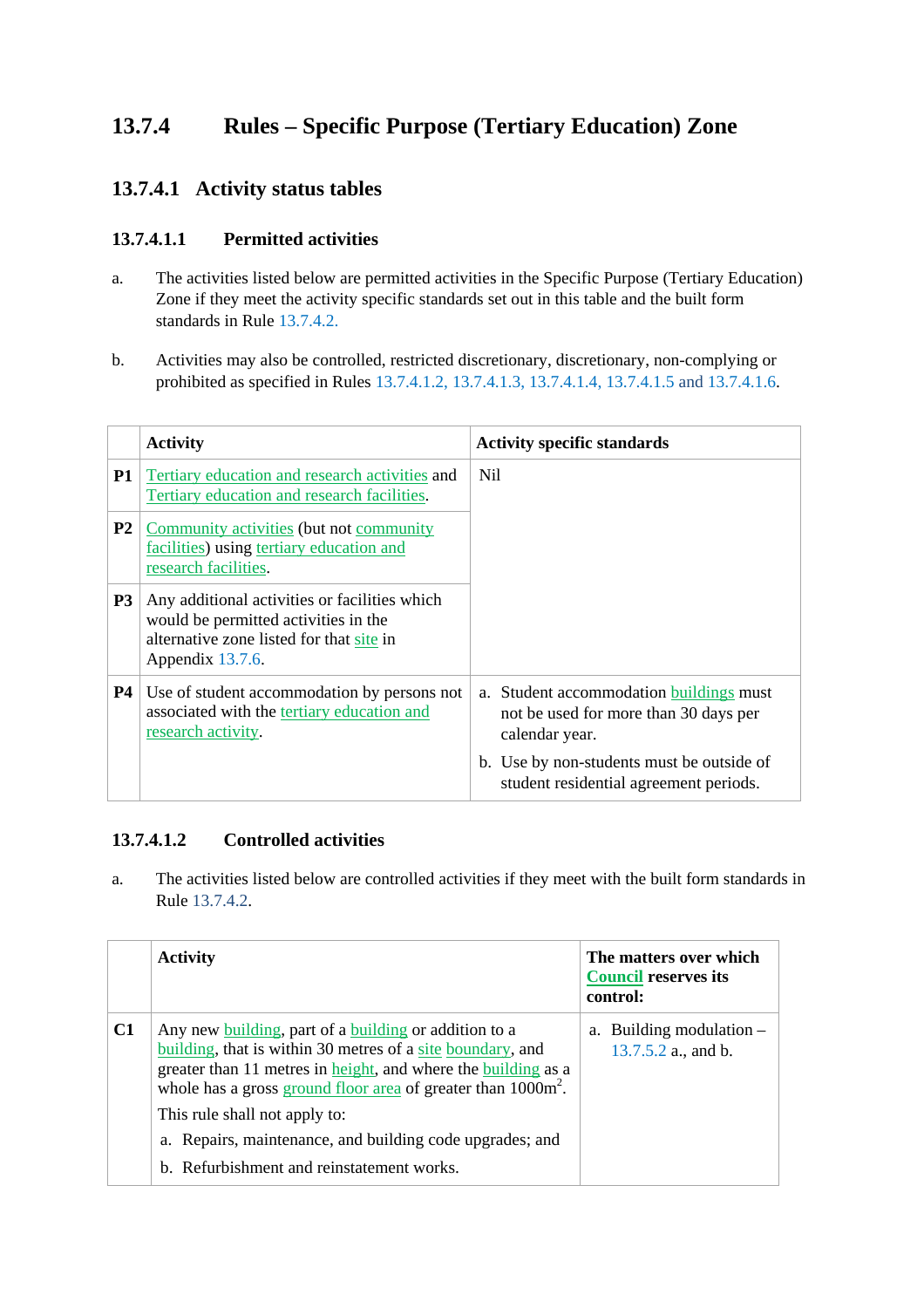|                | <b>Activity</b>                                                                                                                                        | The matters over which<br><b>Council reserves its</b><br>control:                                                                                 |
|----------------|--------------------------------------------------------------------------------------------------------------------------------------------------------|---------------------------------------------------------------------------------------------------------------------------------------------------|
|                | Any application arising from this rule shall not be limited or<br>publicly notified.                                                                   |                                                                                                                                                   |
| C <sub>2</sub> | Any additional activities or facilities which would be<br>controlled activities in the alternative zone listed for that site<br>in Appendix $13.7.6$ . | a. The matters of control<br>for the additional<br>activity or facility in<br>the alternative zone<br>listed for that site in<br>Appendix 13.7.6. |

### **13.7.4.1.3 Restricted discretionary activities**

- a. The activities listed below are restricted discretionary activities.
- b. Discretion to grant or decline consent and impose conditions is restricted to the matters of discretion set out in Rule 13.7.5, as set out in the following table.

|                 | <b>Activity</b>                                                                                                                                                                     | The Council's discretion shall be<br>limited to the following matters:          |
|-----------------|-------------------------------------------------------------------------------------------------------------------------------------------------------------------------------------|---------------------------------------------------------------------------------|
| RD1             | Any activity listed in Rules 13.7.4.1.1 or<br>13.7.4.1.2 that does not meet the built form<br>standard in Rule 13.7.4.2.1.                                                          | a. Amenity of the neighbourhood –<br>13.7.5.1 a., b., c., d., e., f., g. and h. |
| RD2             | Any activity listed in Rules 13.7.4.1.1 or<br>13.7.4.1.2 that does not meet one or more of the<br>built form standards in Rule 13.7.4.2.2 or Rule<br>13.7.4.2.4                     | a. Amenity of the neighbourhood –<br>13.7.5.1 a., b., c., d., e., f. and g.     |
| RD3             | Any activity listed in Rules 13.7.4.1.1 or<br>13.7.4.1.2 that does not meet the built form<br>standard in Rule 13.7.4.2.3.                                                          | a. Amenity of the neighbourhood –<br>13.7.5.1 b., c., d., e., f., g. and h.     |
| RD4             | Any activity listed in Rules 13.7.4.1.1 or<br>13.7.4.1.2 that does not meet the built form<br>standard in Rule 13.7.4.2.6.                                                          | a. Adequacy of Landscaping $-13.7.5.3$ .                                        |
|                 | Any application arising from clauses a. or c. of<br>Rule 13.7.4.2.6 shall not be limited or publicly<br>notified.                                                                   |                                                                                 |
| RD5             | Any activity listed in Rules 13.7.4.1.1 or<br>13.7.4.1.2 that does not meet the built form<br>standard in Rule 13.7.4.2.5 on the Ara Institute of<br>Canterbury Madras Street site. | a. Amenity of the neighbourhood -<br>13.7.5.1 a., b. and c.                     |
| R <sub>D6</sub> | Any activity listed in Rules 13.7.4.1.1 or<br>13.7.4.1.2 that does not meet the built form<br>standard in Rule 13.7.4.2.7.                                                          | b. Amenity of the neighbourhood -<br>13.7.5.1 a. and e.                         |
| RD7             | Any activity listed in Rules 13.7.4.1.1 or<br>13.7.4.1.2 that does not meet the built form<br>standard in Rule $13.7.4.2.8$ .                                                       | a. Water supply for firefighting -<br>13.7.5.4 a.                               |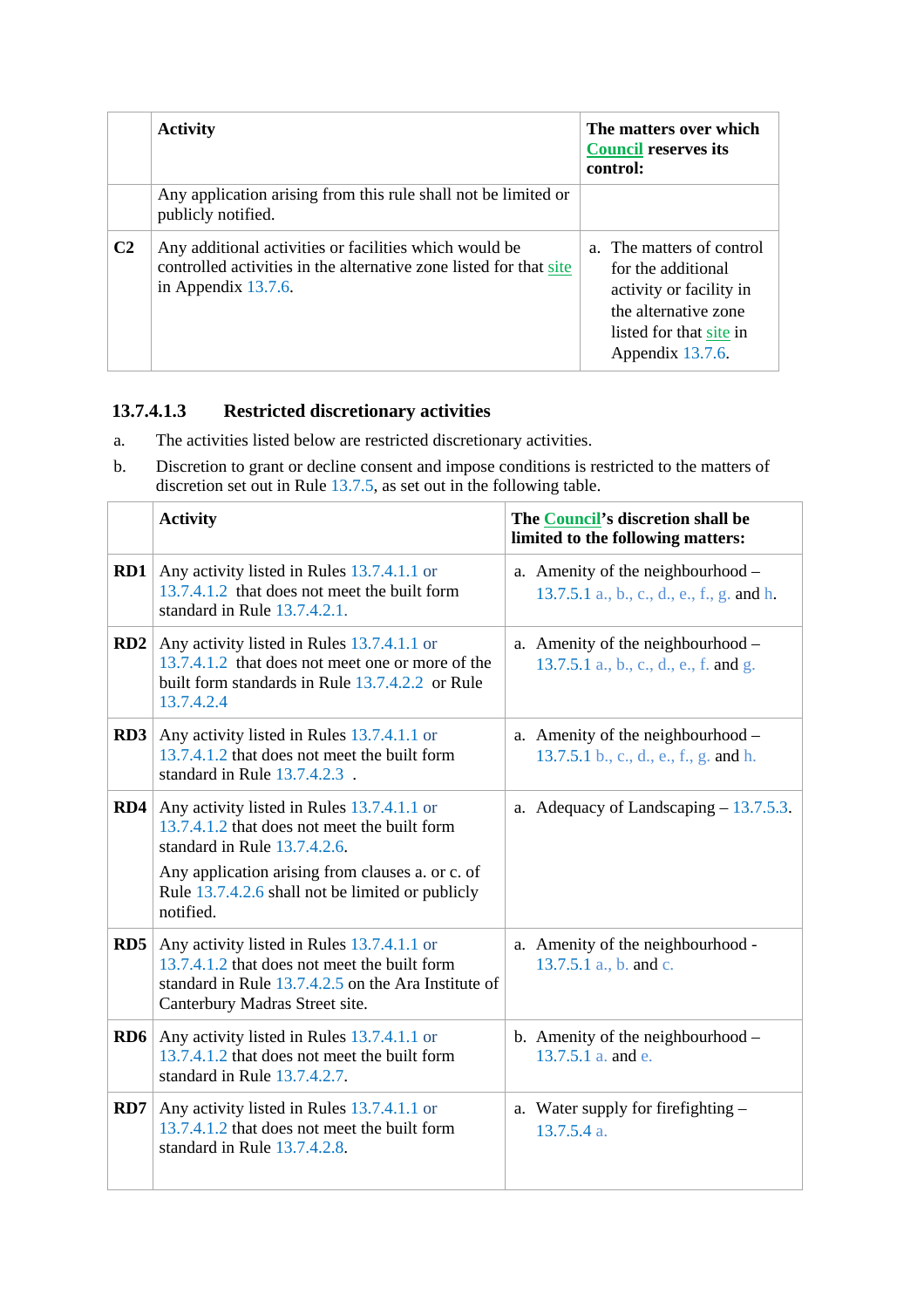|     | <b>Activity</b>                                                                                                                                                      | The Council's discretion shall be<br>limited to the following matters:                                                                         |
|-----|----------------------------------------------------------------------------------------------------------------------------------------------------------------------|------------------------------------------------------------------------------------------------------------------------------------------------|
|     | Advice note: Refer to relevant built form<br>standard for provisions regarding notification.                                                                         |                                                                                                                                                |
| RD8 | Any additional activities or facilities which<br>would be restricted discretionary activities in the<br>alternative zone listed for that site in Appendix<br>13.7.6. | a. The matters of discretion for the<br>additional activity or facility in the<br>alternative zone listed for that site in<br>Appendix 13.7.6. |

#### **13.7.4.1.4 Discretionary activities**

a. The activities listed below are discretionary activities.

|                | <b>Activity</b>                                                                                                                                                                                                          |
|----------------|--------------------------------------------------------------------------------------------------------------------------------------------------------------------------------------------------------------------------|
| D1             | Any activity listed in Rules 13.7.4.1.1 or 13.7.4.1.2 that does not meet the built form<br>standard in Rule 13.7.4.2.5 on all UC sites, and on the Ara Institute of Canterbury<br>Sullivan Avenue and Hassals Lane sites |
| D <sub>2</sub> | Any additional activities or facilities which would be discretionary activities in the<br>alternative zone listed for that site in Appendix 13.7.6.                                                                      |

### **13.7.4.1.5 Non-complying activities**

a. The activities listed below are non-complying activities.

|                 | <b>Activity</b>                                                                                                           |
|-----------------|---------------------------------------------------------------------------------------------------------------------------|
| NC <sub>1</sub> | Any activity which is not listed above as a permitted, controlled, restricted<br>discretionary or discretionary activity. |

#### **13.7.4.1.6 Prohibited activities**

There are no prohibited activities

#### **13.7.4.2 Built form standards**

#### **13.7.4.2.1 Maximum site coverage**

a. The maximum percentage of the net site area covered by buildings or impervious surfaces used for vehicle parking and access, shall be as follows:

|    | <b>Applicable to</b>                                        | <b>Standard</b> |
|----|-------------------------------------------------------------|-----------------|
| a. | UC east of Ilam Road site.                                  | 60%             |
|    | UC west of Ilam Road site (not including Dovedale<br>site). | 30%             |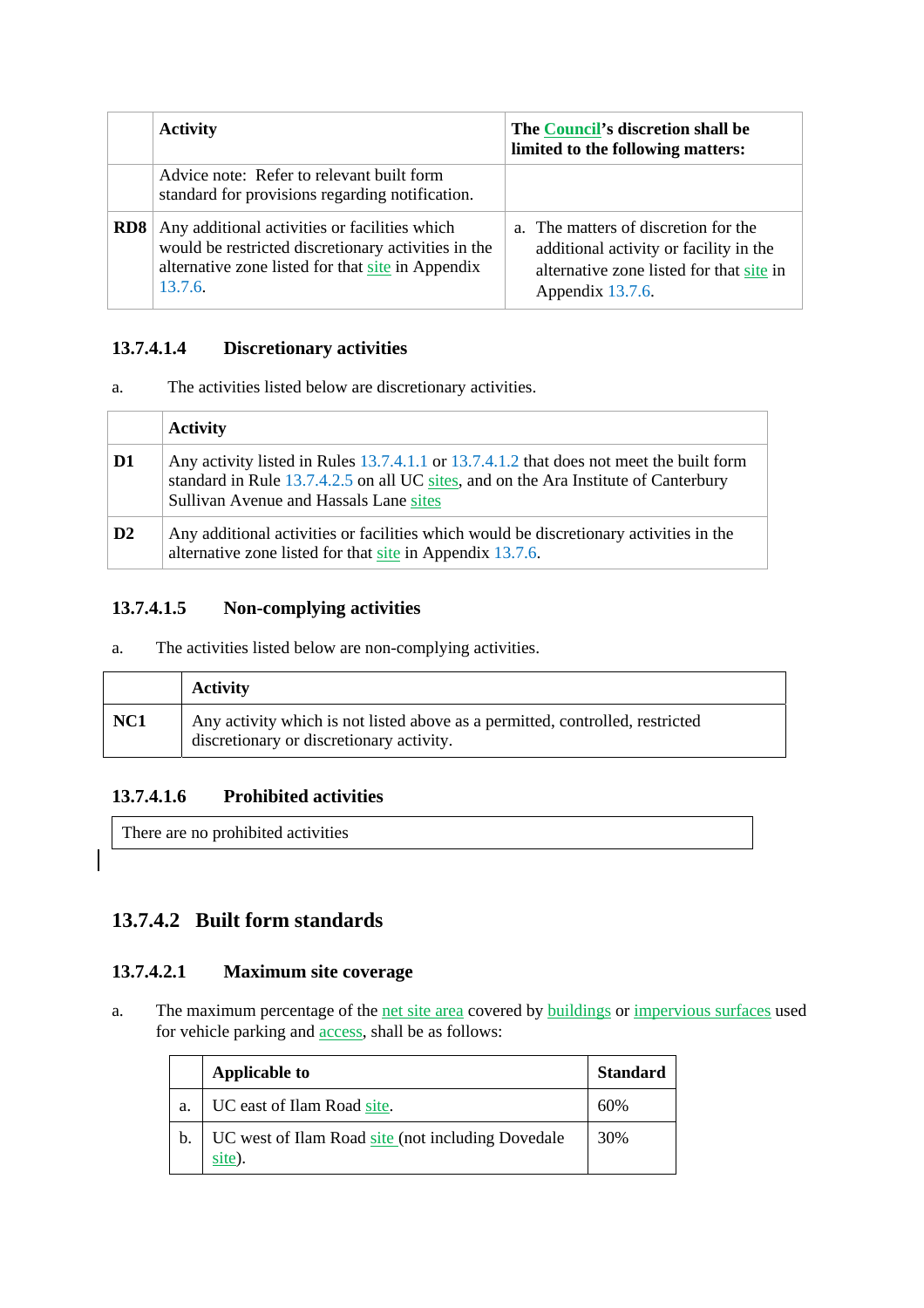| c. | UC Dovedale site.                                                       | 45% |
|----|-------------------------------------------------------------------------|-----|
| d. | Ara Institute of Canterbury Madras Street site                          | 90% |
| e. | Ara Institute of Canterbury Sullivan Avenue, and<br>Hassals Lane sites. | 50% |

## **13.7.4.2.2 Daylight recession planes**

a. No part of any **building** shall project beyond a **building** envelope as follows:

|                | <b>Applicable to</b>                                                                                                                                      | <b>Standard</b>                                                                                                                                                                                                                      |
|----------------|-----------------------------------------------------------------------------------------------------------------------------------------------------------|--------------------------------------------------------------------------------------------------------------------------------------------------------------------------------------------------------------------------------------|
| a.             | UC east of Ilam Road site;<br>UC west of Ilam Road site;<br>UC Dovedale site;<br>Ara Institute of Canterbury Sullivan<br>Avenue and<br>Hassals Lane site. | No part of any <b>building</b> shall project beyond a<br><b>building</b> envelope contained by recession planes<br>from points 2.3 metres above a boundary with a<br>residential zone as shown in Appendix $14.15.2$ –<br>Diagram A. |
| $\mathbf{b}$ . | UC east of Ilam Road, and Ara<br>Institute of Canterbury Hassals Lane<br>site.                                                                            | No part of any <b>building</b> shall project beyond a<br>building envelope contained by recession planes<br>from points 2.3 metres above a <b>boundary</b> with a<br>Transport zone as shown in Appendix $14.15.2$ –<br>Diagram A.   |

## **13.7.4.2.3 Minimum building setback from road boundaries**

a. The minimum building setback from road boundaries shall be:

|    | <b>Applicable to</b>                                                                                                                                                                                                                                                                                                                                            | <b>Standard</b> |
|----|-----------------------------------------------------------------------------------------------------------------------------------------------------------------------------------------------------------------------------------------------------------------------------------------------------------------------------------------------------------------|-----------------|
| a. | UC site east of Ilam Road site;                                                                                                                                                                                                                                                                                                                                 | 10 metres       |
|    | UC west of Ilam Road site; and                                                                                                                                                                                                                                                                                                                                  |                 |
|    | Ara Institute of Canterbury Sullivan Avenue site and<br>Hassals Lane site.                                                                                                                                                                                                                                                                                      |                 |
| b. | UC Dovedale site.                                                                                                                                                                                                                                                                                                                                               | 15 metres       |
| c. | Ara Institute of Canterbury Madras Street site on all<br>road boundaries except as in (d) below.                                                                                                                                                                                                                                                                | 4 metres        |
| d. | Ara Institute of Canterbury Barbadoes Street road<br>boundary opposite the Catholic Cathedral building,<br>with setback measured from facade of Catholic<br>Cathedral.<br>Advice note: The façade of the Cathedral is<br>approximately 33 metres from the road boundary of<br>the Ara Institute of Canterbury site on the opposite<br>side of Barbadoes Street. | 75 metres       |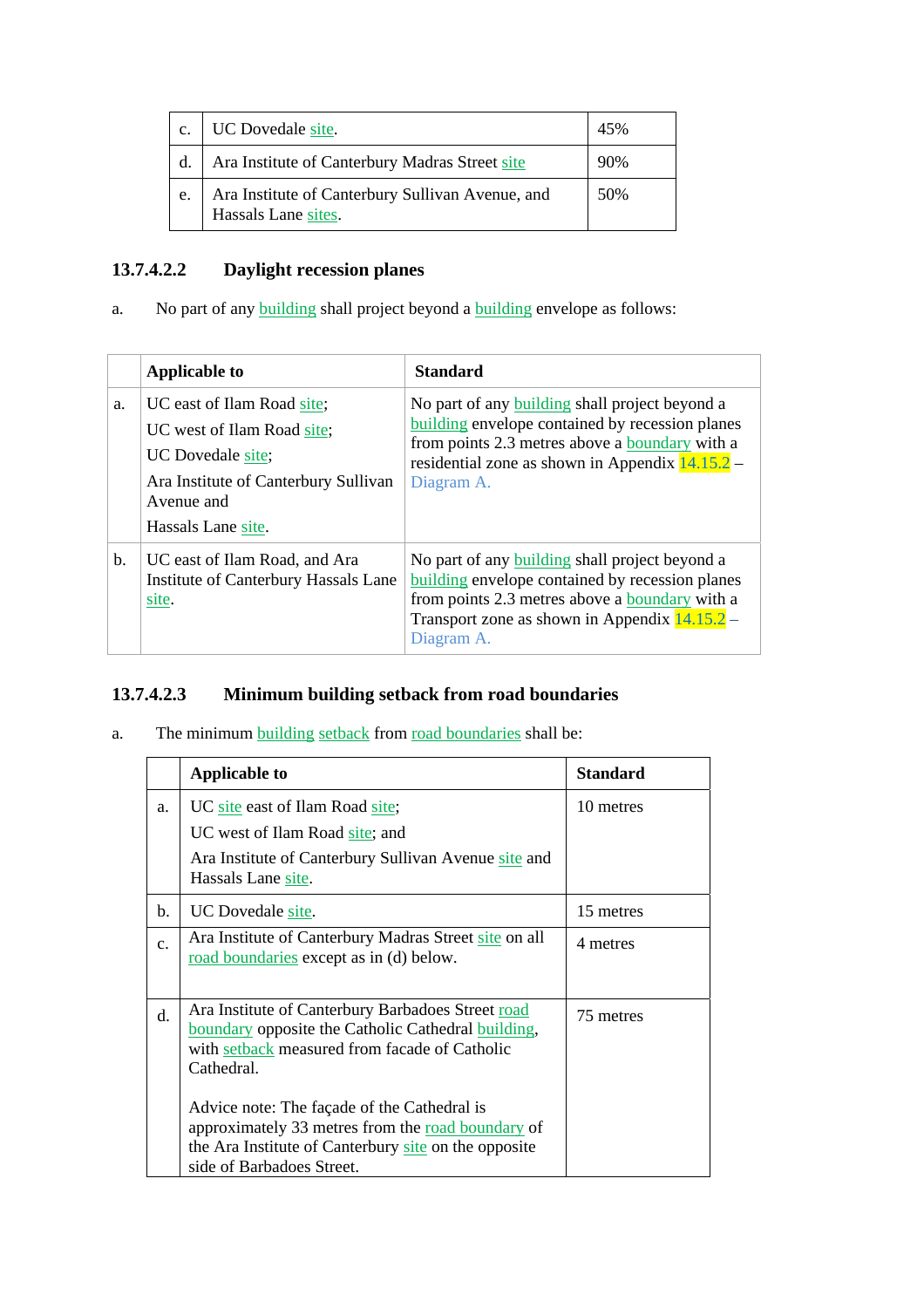#### **13.7.4.2.4 Minimum building setback from internal boundaries**

a. The minimum building setback from the internal boundary with any other zone shall be 6 metres.

### **13.7.4.2.5 Maximum building height**

a. The maximum height of any building shall be as follows:

|                | <b>Applicable to</b>                                                  | <b>Standard</b> |
|----------------|-----------------------------------------------------------------------|-----------------|
| a.             | UC east of Ilam Road site.                                            | 30 metres       |
| b.             | UC west of Ilam Road site.                                            | 16 metres       |
| $\mathbf{c}$ . | UC Dovedale site.                                                     | 20 metres       |
| d.             | Ara Institute of Canterbury Madras Street site                        | 30 metres       |
| e.             | Ara Institute of Canterbury Sullivan Avenue and Hassals Lane<br>site. | 20 metres       |

#### **13.7.4.2.6 Landscaping**

a. The minimum requirements for landscaping are as follows:

|               | <b>Applicable to</b>                                                       | <b>Standard</b>                                                                                                                                                                                                             |  |  |
|---------------|----------------------------------------------------------------------------|-----------------------------------------------------------------------------------------------------------------------------------------------------------------------------------------------------------------------------|--|--|
| a.            | The area adjoining the<br>road boundaries of all                           | A landscaping strip shall be provided in accordance with the<br>following standards:                                                                                                                                        |  |  |
|               | sites.                                                                     | a. Minimum width – Dovedale $site - 5$ metres.                                                                                                                                                                              |  |  |
|               |                                                                            | b. Minimum width – UC east of Ilam Road site, UC west of Ilam<br>Road site, Ara Institute of Canterbury Sullivan Avenue site,<br>Madras Street and Hassals Lane $site - 1.5$ metres.                                        |  |  |
|               |                                                                            | c. Minimum density of tree planting – one tree for every 10 metres<br>of road frontage or part thereof.                                                                                                                     |  |  |
| b.            | On the shared <b>boundary</b><br>of sites adjoining a<br>residential zone. | Trees shall be planted adjacent to the shared <b>boundary</b> at a ratio of at<br>least one tree for every 10 metres of the <b>boundary</b> or part thereof or<br>at a lesser rate with adjoining owner's written approval. |  |  |
| $C_{\bullet}$ | Where car parking is<br>located at the road<br>boundary of a site.         | In addition to clauses a. and b. above, one tree shall be planted for<br>every five car parking spaces within any car parking area.                                                                                         |  |  |
| d.            | In all landscaping areas<br>listed in a. to c. above.                      | a. All <i>landscaping</i> /trees required for these rules shall be sized,<br>protected and maintained in accordance with Part A of Appendix<br>16.7.1.                                                                      |  |  |
|               |                                                                            | b. Landscaping required under clauses a. to c. above shall only be<br>required to be indicated on application plans:                                                                                                        |  |  |
|               |                                                                            | for all areas within 20 metres of proposed buildings, or<br>i.<br>additions to buildings, and                                                                                                                               |  |  |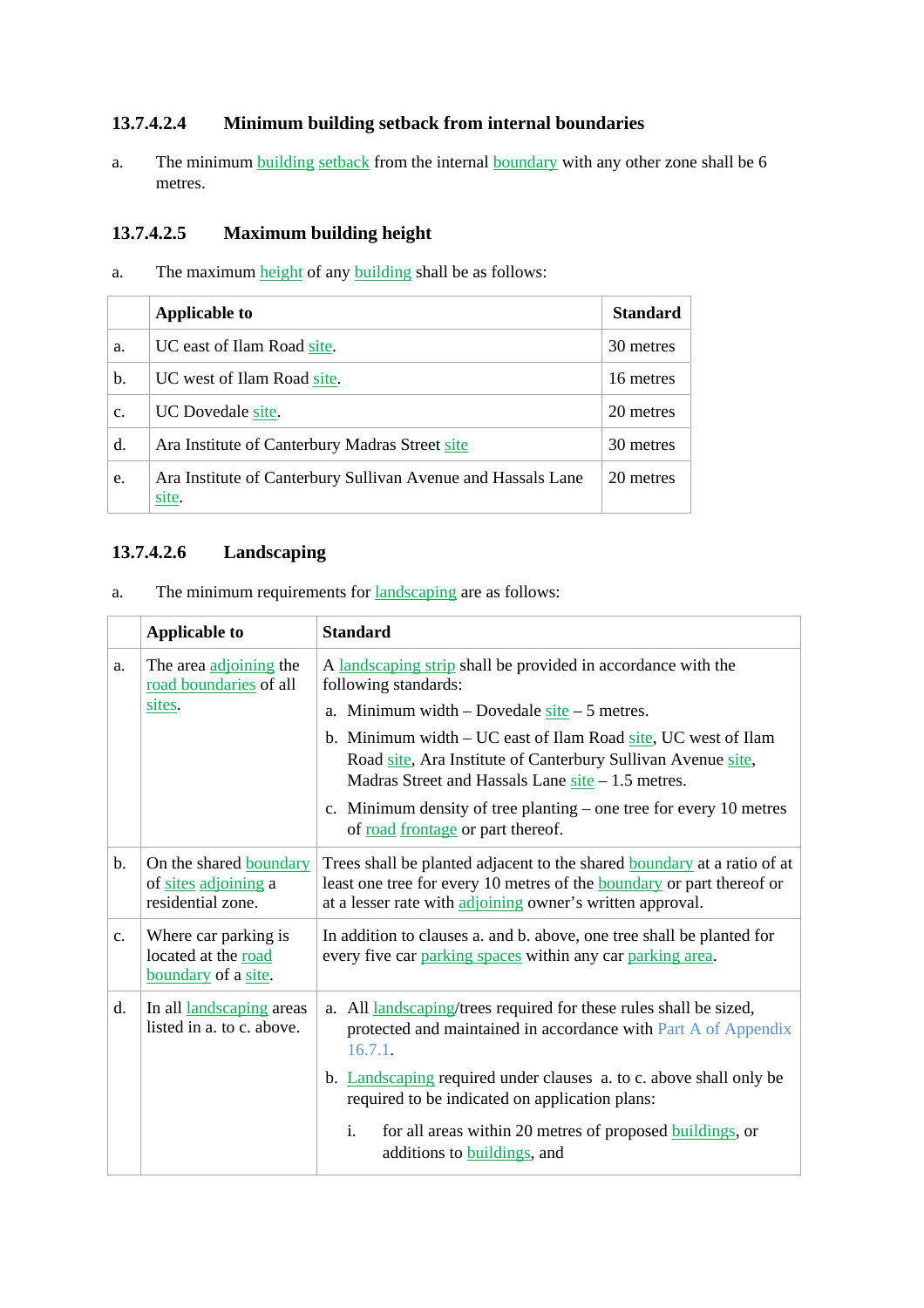| <b>Applicable to</b> | <b>Standard</b>   |                                                               |
|----------------------|-------------------|---------------------------------------------------------------|
|                      | $\overline{11}$ . | for all areas between proposed buildings or additions to      |
|                      |                   | buildings and road or zone boundaries, unless intervening     |
|                      |                   | buildings result in proposed buildings or additions not being |
|                      |                   | visible from the road or zone boundaries.                     |

#### **13.7.4.2.7 Outdoor storage**

- a. Outdoor storage areas shall:
	- i. be screened from adjoining roads or adjoining sites by either landscaping, wall(s), fence(s) or a combination, to a minimum height of 1.8 metres along the zone or road boundary, except across those parts of the road boundary used as a vehicle crossing; and
	- ii. not be located within the setbacks specified in Rules 13.7.4.2.3 and 13.7.4.2.4.

#### **13.7.4.2.8 Water supply for firefighting**

- a. Provision for sufficient water supply and access to water supplies for firefighting shall be made available to all buildings (excluding accessory buildings that are not habitable buildings) via Council's urban reticulated system (where available) in accordance with the New Zealand Fire Service Firefighting Water Supplies Code of Practice (SNZ PAS: 4509:2008).
- b. Where a reticulated water supply compliant with SNZ PAS 4509:2008 is not available, or the only supply available is the controlled restricted type rural water supply which is not compliant with SNZ PAS: 4509:2008, water supply and access to water supplies for firefighting shall be in accordance with the alternative firefighting water sources provisions of SNZ PAS 4509:2008.
- c. Any application arising from this rule shall not be publicly notified and shall be limited notified only to the New Zealand Fire Service Commission (absent its written approval).

## **13.7.5 Rules - Matters of discretion**

#### **13.7.5.1 Amenity of the neighbourhood**

- a. Effects on amenity of adjoining properties, including daylight and sunlight admission.
- b. Any visual dominance over adjoining properties, or their outlook to the street; or visual dominance over the street or nearby public open space.
- c. Any loss of privacy for adjoining properties through overlooking.
- d. Alternative practical locations for the building on the site.
- e. Opportunities for landscaping and tree planting, as well as screening of buildings.
- f. Whether the nature and form of development on adjoining site(s) mitigates the potentially adverse effects of increased height or building scale.
- g. The compatibility of the building in terms of appearance, layout and scale of other buildings and sites in the surrounding area, including whether increased height would result in buildings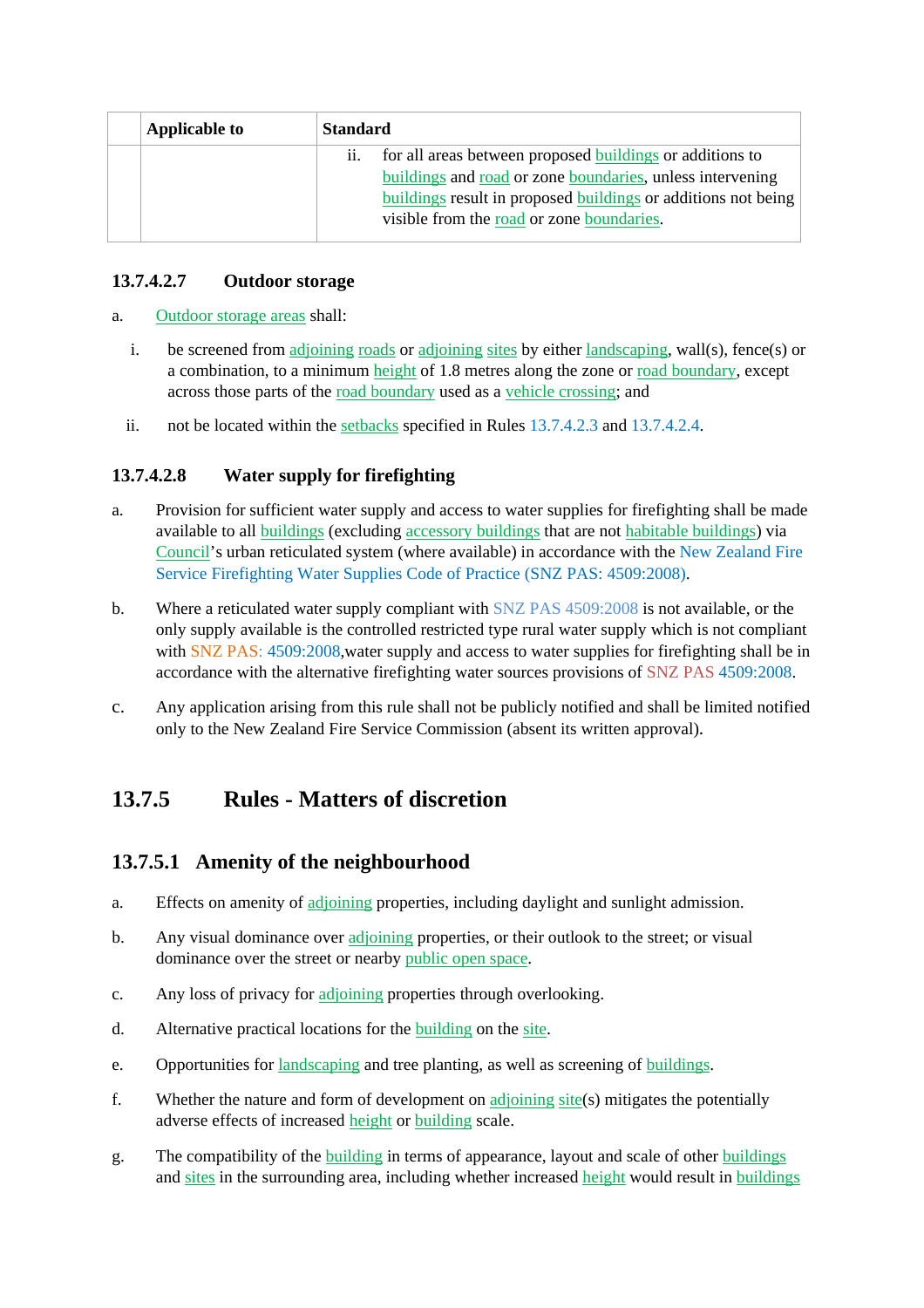which significantly contrast with the scale of surrounding development, both existing and permitted.

- h. The balance of open space and buildings on the site, in the context of:
	- i. the character of the surrounding zone(s);
	- ii. the contribution of the buildings and grounds to local landscape character.

### **13.7.5.2 Building modulation**

The extent to which:

- a. Architectural detailing, materials, architectural form and modulation of the building provide horizontal and vertical features that break down the bulk and scale of the building; and
- b. Activities connect with streets and public spaces at ground and first floor levels.

## **13.7.5.3 Adequacy of landscaping**

- a. The visual effects of buildings or other works as a result of reduced landscaping, taking into account the scale and appearance of the buildings or works and associated car parking, outdoor storage areas etc.
- b. The extent to which the site is visible from adjoining sites, and any decreased amenity value for those sites as a result of the reduction in landscaping or screening.
- c. Any compensating factors for reduced landscaping or screening, including distance from adjoining properties and buildings, alternative planting proposed, and the location of parking, or outdoor storage areas.

## **13.7.5.4 Water supply for firefighting**

a. Whether sufficient firefighting water supply is available to ensure the safety of people and property in the zone, as well as neighbouring properties, in the event of fire.

## **13.7.6 Appendix**

a. The alternative zone that applies to each of the tertiary education sites included within the Specific Purpose (Tertiary Education) Zone is shown in the following table. For a full version of the zone names, refer to the legends for the Planning Maps.

|                         | <b>Tertiary Facilities Name</b>                          | Location                    | <b>Map Ref</b>   | <b>Alternative Zone</b> |
|-------------------------|----------------------------------------------------------|-----------------------------|------------------|-------------------------|
|                         | UC east of Ilam Road site                                | East of Ilam Road, Ilam     | 31A              | <b>RSDT</b>             |
| 2                       | UC west of Ilam Road site                                | West of Ilam Road, Ilam     | 30/31A           | <b>RS</b>               |
| 3                       | <b>UC</b> Dovedale site                                  | Dovedale Avenue, Ilam       | 30A              | RS                      |
| $\overline{\mathbf{4}}$ | Ara Institute of Canterbury<br><b>Madras Street site</b> | Madras Street, Central City | CC Zoning<br>Map | <b>CCMU</b>             |